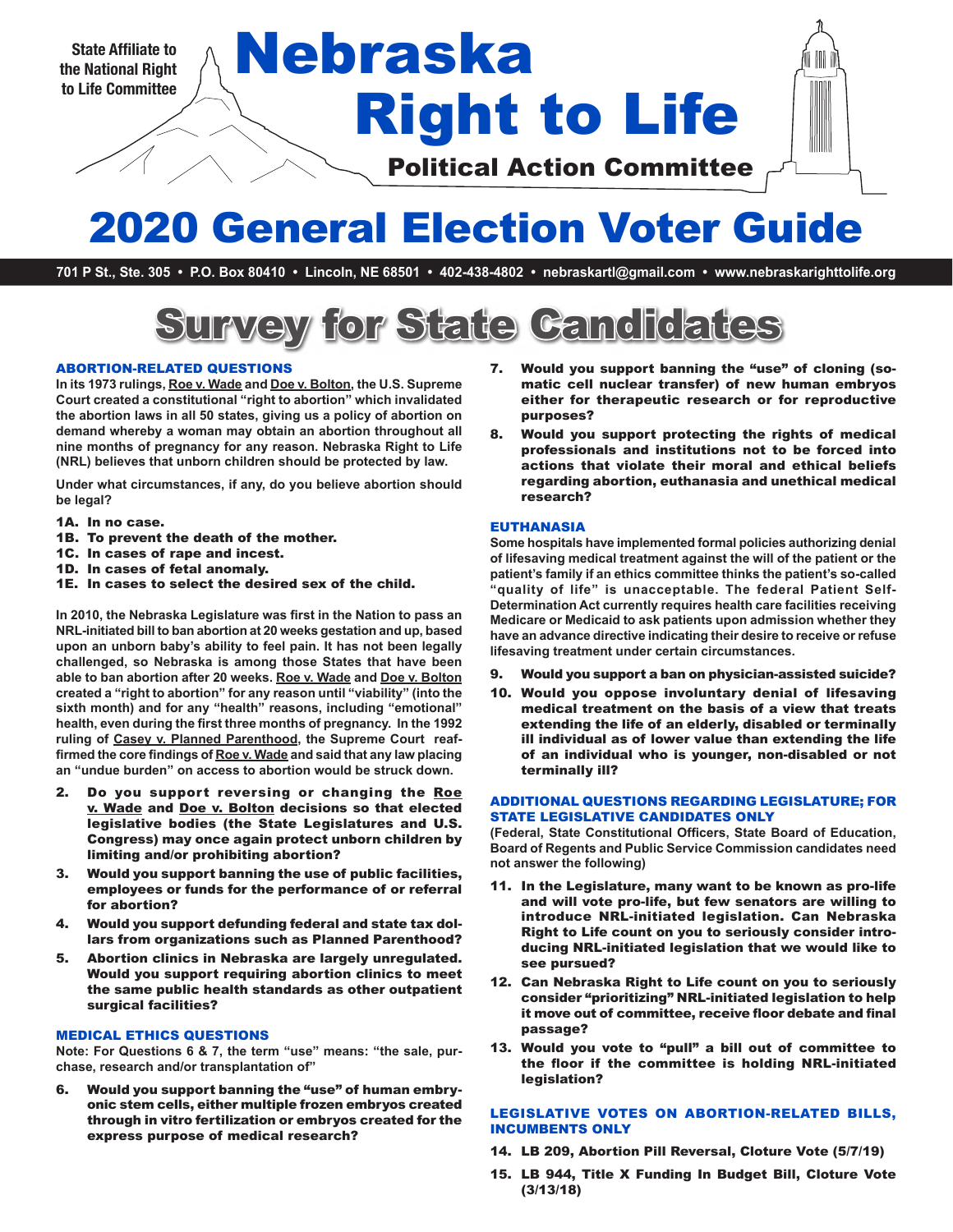## *Vote pro-life Nov. 3!*

**U.S. PRESIDENT**

ನ

**DONALD TRUMP (Endorsed, Pro-Life Incumbent)** Joe Biden (Pro-Abortion)

|   | <b>U.S. SENATE</b>                                                 |      |                |   | 1A 1B 1C 1D 1E           |   |                | 3 | 4 | 5            | 6 |   | 8              | 9              | 10 <sup>°</sup> | <b>Comments on File</b> |
|---|--------------------------------------------------------------------|------|----------------|---|--------------------------|---|----------------|---|---|--------------|---|---|----------------|----------------|-----------------|-------------------------|
| M | <b>BEN SASSE (EPLI)</b>                                            |      |                | N | N                        | N |                |   |   |              |   |   |                |                |                 |                         |
|   | Chris Janicek                                                      | N    | Y              | Υ | Y                        | N | N              | N | N | Υ            | N | N | Υ              | N              | Υ               |                         |
|   | Gene Siadek (DNR)                                                  |      |                |   |                          |   |                |   |   |              |   |   |                |                |                 |                         |
|   |                                                                    |      |                |   |                          |   |                |   |   |              |   |   |                |                |                 |                         |
|   | <b>U.S. HOUSE OF REPRESENTATIVES</b>                               |      |                |   |                          |   |                |   |   |              |   |   |                |                |                 |                         |
|   | Dist. 1                                                            |      |                |   | 1A 1B 1C 1D 1E           |   | $\overline{2}$ | 3 | 4 | 5            | 6 |   | 8              | 9              | 10              | <b>Comments on File</b> |
| M | <b>JEFF FORTENBERRY (EPLI)</b>                                     |      | $\mathbf{v}^*$ |   |                          |   |                |   |   |              |   |   |                |                |                 |                         |
|   | Dennis Grace                                                       | N    |                |   |                          | N |                | ∨ | Υ | v            | N | N | Υ              | N              | Υ               |                         |
|   | Kate Bolz (DNR) (Did Not Support LB814 Dismemberment Abortion Ban) |      |                |   |                          |   |                |   |   |              |   |   |                |                |                 |                         |
|   |                                                                    |      |                |   |                          |   |                |   |   |              |   |   |                |                |                 |                         |
|   | Dist. 2                                                            |      |                |   | $1A$ $1B$ $1C$ $1D$ $1E$ |   | $\mathcal{P}$  | 3 | 4 | 5            | 6 |   | 8 <sup>1</sup> | 9 <sup>1</sup> | 10 <sup>1</sup> | <b>Comments on File</b> |
| M | <b>DON BACON (EPLI)</b>                                            | N    |                | N | N                        | N |                | v | Y | v            | v | v | Y              | v              | v               |                         |
|   | Kara Eastman, Tyler Schaeffer (DNR)                                |      |                |   |                          |   |                |   |   |              |   |   |                |                |                 |                         |
|   |                                                                    |      |                |   |                          |   |                |   |   |              |   |   |                |                |                 |                         |
|   |                                                                    |      |                |   |                          |   |                |   |   |              |   |   |                |                |                 |                         |
|   | Dist. 3                                                            | 1A I | 1B             |   | $1C$ $1D$ $1E$           |   | $\overline{2}$ | 3 | 4 | 5            | 6 |   | 8              | 9              | 10 <sup>°</sup> | <b>Comments on File</b> |
| ನ | <b>ADRIAN SMITH (EPLI)</b>                                         | N    |                | N |                          | N |                | v | v | $\checkmark$ | v |   | v              |                |                 |                         |

Special Endorsement Criteria for State Legislative Candidates Only: **Legislature is where Nebraska Right to Life has had the greatest public policy impact. To better engage grassroots voters and educate them about the process, the NRL Board voted in April 2014 to create a new ranking system only for State Legislative candidates. The new ranking system rewards those incumbents who introduce or prioritize NRL-initiated legislation or who work very hard to get NRLinitiated legislation out of committee. Strong floor debate help also is taken into consideration. Hopefully pro-life voters in legislative districts will seek out the candidates and their current state senator and encourage them to take a more active role in introducing and prioritizing NRL-initiated legislation as well as working diligently to get bills out of the Judiciary and Health Committees.**

#### **Answers to Survey**

**Nebraska Right to Life Political Action Committee Pro-Life Endorsed Candidates are in:**

> **Underlined Bolded and**



**SURVEY KEY Y = Yes (Pro-Life In Most Cases)** 

**N = No (Against Pro-Life in Most Cases Except for Questions 1a Through 1e)** 

**– = Did Not Answer Yes or No (DNR) = Did Not Respond** 

> **\* = Comments on File**

**See State Legislature Ranking Key on Page 3** 

**Criteria for Endorsement on Page 4**

#### **STATE LEGISLATURE**

 $\blacktriangledown$ 

| Dist. 1                                                                 |     |            | 1A 1B 1C 1D 1E                      |                |             | $\mathcal{P}$    | 3              |                | 5               | 6        |                | 8              | 9 | 10 <sup>1</sup> |          |        |        |    |                | 11   12   13   14   15   Comments on File          |
|-------------------------------------------------------------------------|-----|------------|-------------------------------------|----------------|-------------|------------------|----------------|----------------|-----------------|----------|----------------|----------------|---|-----------------|----------|--------|--------|----|----------------|----------------------------------------------------|
| <b>JULIE SLAMA (EPLI) (PLA)</b>                                         | Y   | N          | N                                   | N              | <b>N</b>    | Y                | Y              | Y              | Y               | Y        | Y              | $\mathbf v$    | Y | <b>Y</b>        | <b>v</b> | Y      | Y.     | Y. |                |                                                    |
| Janet Palmtag (New-APL)                                                 | N   | Y          | N                                   | N              | N           | Y                | Y              | Y              | Y               | Y        | Y              | $\vee$         | Y | Y               | Y        | $\vee$ | $\vee$ |    |                |                                                    |
|                                                                         |     |            |                                     |                |             |                  |                |                |                 |          |                |                |   |                 |          |        |        |    |                |                                                    |
| Dist. 3                                                                 |     |            | $1A$ 1B $1C$ 1D 1E                  |                |             | $\left(2\right)$ | 3              | 4 <sup>1</sup> | $5\overline{5}$ | $6 \mid$ | $\overline{7}$ | 8              |   |                 |          |        |        |    |                | 9   10   11   12   13   14   15   Comments on File |
| Richard Holdcroft (New-APL)                                             |     | $N^* Y^* $ |                                     |                | $N$ $N$ $N$ | Y                | Y              | Y              | Y               | Y        | Y              | $\checkmark$   | Υ |                 | Y        | Y      | Y      |    |                |                                                    |
| Carol Blood (DNR) (Did Not Support LB814 Dismemberment Abortion Ban)    |     |            |                                     |                |             |                  |                |                |                 |          |                |                |   |                 |          |        |        |    | <b>ENV PNV</b> |                                                    |
|                                                                         |     |            |                                     |                |             |                  |                |                |                 |          |                |                |   |                 |          |        |        |    |                |                                                    |
| Dist. 5                                                                 |     |            | $1A$ 1B 1C 1D 1E                    |                |             | $\left(2\right)$ | 3              | 4              | $5^{\circ}$     | $6 \mid$ | $\overline{7}$ | 8              |   |                 |          |        |        |    |                | 9   10   11   12   13   14   15   Comments on File |
| Mike McDonnell (PLI)                                                    | N   | Y          | N                                   | N              | N.          | Y                |                |                | Y               | Y        | Y              | Y              | Υ |                 | Υ        | Y      | Y      | Y. |                |                                                    |
| Gilbert Ayala (New-APL)                                                 | _*_ | N          | N <sub>1</sub>                      | N <sub>1</sub> | N           | Y                | Y              | Y              | $\mathsf{Y}$    | Y        | Y              | Y              | Y | Y               | Y        | Y      | Y      |    |                |                                                    |
|                                                                         |     |            |                                     |                |             |                  |                |                |                 |          |                |                |   |                 |          |        |        |    |                |                                                    |
| Dist. 7                                                                 |     |            | 1A 1B 1C 1D 1E 2 3 4 5 6 7          |                |             |                  |                |                |                 |          |                | 8 <sup>1</sup> |   |                 |          |        |        |    |                | 9   10   11   12   13   14   15   Comments on File |
| Tony Vargas (DNR) (Did Not Support LB814 Dismemberment Abortion Ban)    |     |            |                                     |                |             |                  |                |                |                 |          |                |                |   |                 |          |        |        |    | <b>ENV PNV</b> |                                                    |
| Jorge Sotolongo (DNR)                                                   |     |            |                                     |                |             |                  |                |                |                 |          |                |                |   |                 |          |        |        |    |                |                                                    |
|                                                                         |     |            |                                     |                |             |                  |                |                |                 |          |                |                |   |                 |          |        |        |    |                |                                                    |
| Dist. 9                                                                 |     |            | <u>1A 1B 1C 1D 1E 2 3 4 5 6 7 8</u> |                |             |                  |                |                |                 |          |                |                |   |                 |          |        |        |    |                | 9   10   11   12   13   14   15   Comments on File |
| John Cavanaugh (DNR) (Did Not Support LB814 Dismemberment Abortion Ban) |     |            |                                     |                |             |                  |                |                |                 |          |                |                |   |                 |          |        |        |    |                |                                                    |
| Marque Snow (DNR)                                                       |     |            |                                     |                |             |                  |                |                |                 |          |                |                |   |                 |          |        |        |    |                |                                                    |
|                                                                         |     |            |                                     |                |             |                  |                |                |                 |          |                |                |   |                 |          |        |        |    |                |                                                    |
| <b>Dist. 11</b>                                                         |     |            | $1A$ 1B 1C 1D 1E                    |                |             | $\overline{2}$   | 3              | $\overline{4}$ | $5^{\circ}$     |          | $6 \mid 7$     | 8              |   |                 |          |        |        |    |                | 9   10   11   12   13   14   15   Comments on File |
| Fred Conley, Terrell McKinney (DNR)                                     |     |            |                                     |                |             |                  |                |                |                 |          |                |                |   |                 |          |        |        |    |                |                                                    |
|                                                                         |     |            |                                     |                |             |                  |                |                |                 |          |                |                |   |                 |          |        |        |    |                |                                                    |
| <b>Dist. 13</b>                                                         |     |            | 1A 1B 1C 1D 1E                      |                |             | $\overline{2}$   | 3 <sup>1</sup> | $\overline{4}$ | $5\overline{5}$ | 6        | $\overline{7}$ | 8              |   |                 |          |        |        |    |                | 9   10   11   12   13   14   15   Comments on File |
| Justin Wayne (DNR)                                                      |     |            |                                     |                |             |                  |                |                |                 |          |                |                |   |                 |          |        |        |    | Y <b>PNV</b>   |                                                    |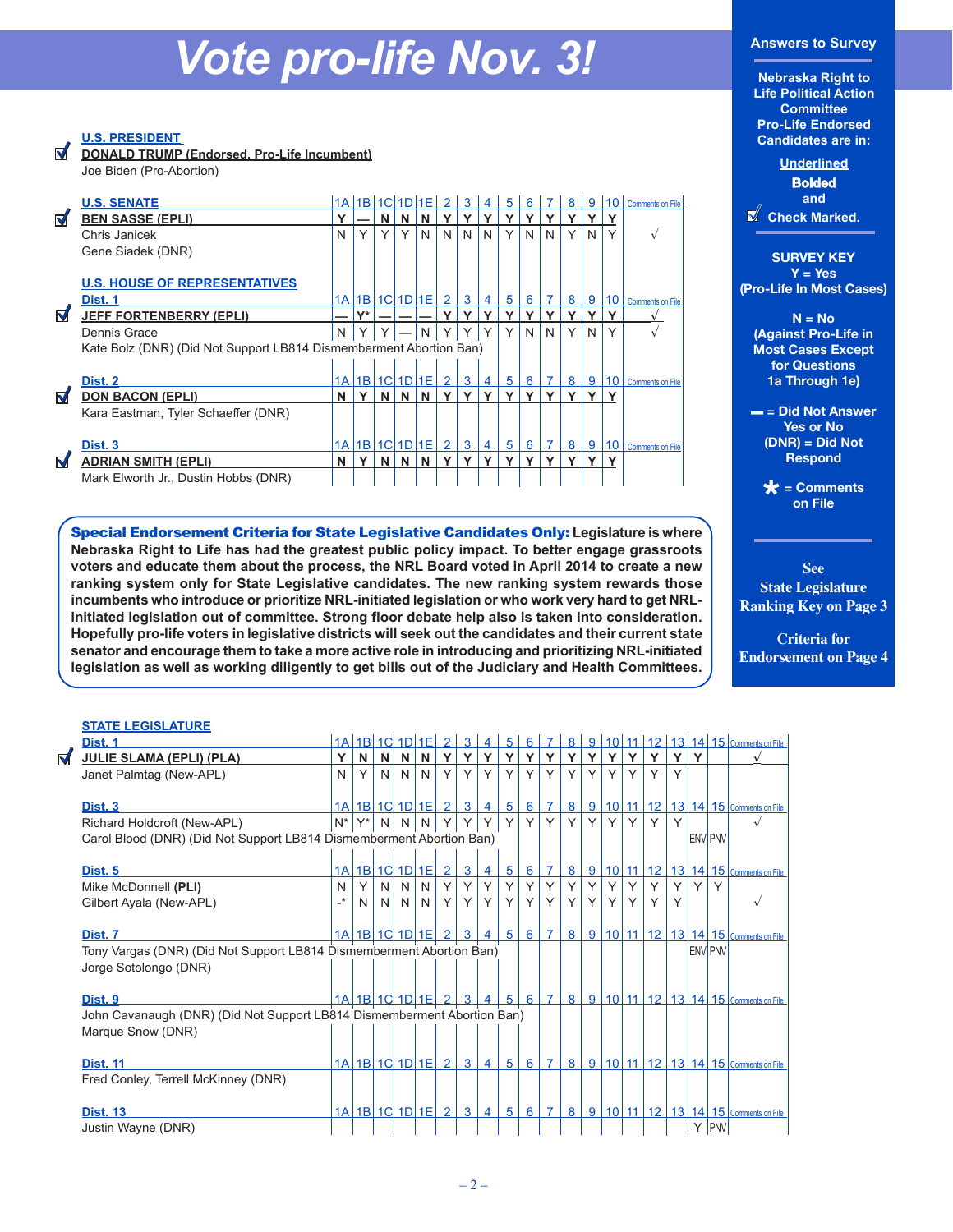|                      | <b>STATE LEGISLATURE</b>                                                       |       |          |   |    |                                                          |   |                     |                     |                     |                      |                   |             |   |          |    |           |   |         |              |                                                                   |
|----------------------|--------------------------------------------------------------------------------|-------|----------|---|----|----------------------------------------------------------|---|---------------------|---------------------|---------------------|----------------------|-------------------|-------------|---|----------|----|-----------|---|---------|--------------|-------------------------------------------------------------------|
|                      | <b>Dist. 15</b>                                                                |       |          |   |    | 1A 1B 1C 1D 1E 2 3 4                                     |   |                     |                     |                     |                      | 5 6 7             | $\boxed{8}$ |   |          |    |           |   |         |              | 9 10 11 12 13 14 15 Comments on File                              |
|                      | David Rogers (New-APL)                                                         | N     | Y        | N | N  | N                                                        | Y | Y                   | Y                   | Y                   | Y                    | Y                 | Y           | Y | Y        | Y  | Υ         | Y |         |              |                                                                   |
|                      | Lynne Walz (DNR)                                                               |       |          |   |    |                                                          |   |                     |                     |                     |                      |                   |             |   |          |    |           |   |         | $Y$ PNV      |                                                                   |
|                      |                                                                                |       |          |   |    |                                                          |   |                     |                     |                     |                      |                   |             |   |          |    |           |   |         |              |                                                                   |
|                      | Dist. 17                                                                       |       |          |   |    |                                                          |   |                     |                     |                     |                      |                   |             |   |          |    |           |   |         |              | 1A 1B 1C 1D 1E 2 3 4 5 6 7 8 9 10 11 12 13 14 15 Comments on File |
| $\blacksquare$       | <b>JONI ALBRECHT (EPLI)</b>                                                    |       |          |   |    | Y N N N N Y Y Y Y Y Y Y                                  |   |                     |                     |                     |                      |                   |             |   |          |    | Y Y Y Y Y | Y |         | Y Y          |                                                                   |
|                      | Sheryl Lindau (DNR)                                                            |       |          |   |    |                                                          |   |                     |                     |                     |                      |                   |             |   |          |    |           |   |         |              |                                                                   |
|                      | <b>Dist. 19</b>                                                                |       |          |   |    |                                                          |   |                     |                     |                     |                      |                   |             |   |          |    |           |   |         |              | 1A 1B 1C 1D 1E 2 3 4 5 6 7 8 9 10 11 12 13 14 15 Comments on File |
|                      | Mike Flood (DNR) (Previously Endorsed Incumbent, Term Limited)                 |       |          |   |    |                                                          |   |                     |                     |                     |                      |                   |             |   |          |    |           |   |         |              |                                                                   |
|                      |                                                                                |       |          |   |    |                                                          |   |                     |                     |                     |                      |                   |             |   |          |    |           |   |         |              |                                                                   |
|                      | <b>Dist. 21</b>                                                                |       |          |   |    | <u> 1A   1B   1C   1D   1E   2   3   4   5   6   7  </u> |   |                     |                     |                     |                      |                   |             |   |          |    |           |   |         |              | 8 9 10 11 12 13 14 15 Comments on File                            |
| $\blacktriangledown$ | MIKE HILGERS (EPLI)                                                            |       |          |   |    |                                                          |   |                     |                     |                     |                      |                   |             |   |          |    |           |   |         | YYY          |                                                                   |
|                      | Brodey Weber (DNR)                                                             |       |          |   |    |                                                          |   |                     |                     |                     |                      |                   |             |   |          |    |           |   |         |              |                                                                   |
|                      |                                                                                |       |          |   |    |                                                          |   |                     |                     |                     |                      |                   |             |   |          |    |           |   |         |              |                                                                   |
|                      | <b>Dist. 23</b>                                                                |       |          |   |    | $1A 1B 1C 1D 1E 2 3 4 5 6 7 $                            |   |                     |                     |                     |                      |                   |             |   |          |    |           |   |         |              | 8 9 10 11 12 13 14 15 Comments on File                            |
|                      | Bruce Bostelman (PLI)                                                          | Y     | N.       | N | N. | N                                                        | Y | $Y \vert$           | Y                   | Y                   | Y                    | Y                 | Y           | Y | Y        | Y  | Y         | Y | Y       | Υ            |                                                                   |
|                      | Helen Raikes (DNR)                                                             |       |          |   |    |                                                          |   |                     |                     |                     |                      |                   |             |   |          |    |           |   |         |              |                                                                   |
|                      |                                                                                |       |          |   |    |                                                          |   |                     |                     |                     |                      |                   |             |   |          |    |           |   |         |              |                                                                   |
|                      | <b>Dist. 25</b>                                                                |       |          |   |    | $N$ $Y$ $N$ $N$ $N$ $Y$ $Y$ $Y$ $Y$ $Y$                  |   |                     |                     |                     |                      |                   |             |   | YYYYY    |    |           |   |         |              | 1A 1B 1C 1D 1E 2 3 4 5 6 7 8 9 10 11 12 13 14 15 Comments on File |
| $\blacktriangledown$ | <b>SUZANNE GEIST (EPLI)</b><br>Stephany Pleasant (DNR)                         |       |          |   |    |                                                          |   |                     |                     |                     |                      |                   |             |   |          |    | Y         | Y | Y       | $\mathbf{Y}$ |                                                                   |
|                      |                                                                                |       |          |   |    |                                                          |   |                     |                     |                     |                      |                   |             |   |          |    |           |   |         |              |                                                                   |
|                      | <b>Dist. 27</b>                                                                |       |          |   |    | $1A$ 1B 1C 1D 1E 2 3 4 5                                 |   |                     |                     |                     | $6 \mid$             | $\overline{7}$    |             |   |          |    |           |   |         |              | 8 9 10 11 12 13 14 15 Comments on File                            |
|                      | Brenda Bickford (New-APL)                                                      |       | $Y$ $ -$ |   |    | $- - Y Y Y $                                             |   |                     |                     | Y                   | Y                    | Y                 | Y           | Y | Y        | Y  | Y         | Y |         |              |                                                                   |
|                      | Anna Wishart (DNR) (Did Not Support LB814 Dismemberment Abortion Ban)          |       |          |   |    |                                                          |   |                     |                     |                     |                      |                   |             |   |          |    |           |   | ENV Y   |              |                                                                   |
|                      |                                                                                |       |          |   |    |                                                          |   |                     |                     |                     |                      |                   |             |   |          |    |           |   |         |              |                                                                   |
|                      | <b>Dist. 29</b>                                                                |       |          |   |    | $1A$ 1B 1C 1D 1E 2 3 4 5 6 7                             |   |                     |                     |                     |                      |                   | 8           |   |          |    |           |   |         |              | 9 10 11 12 13 14 15 Comments on File                              |
|                      | Jacob Campbell (New-APL)                                                       | $Y^*$ |          |   |    | $- - - $ $\gamma$ $\gamma$ $\gamma$ $\gamma$ $\gamma$    |   |                     |                     |                     | Y                    | Y                 | Y           | Y | $Y \mid$ | Y  | Y         | Υ |         |              |                                                                   |
|                      | Eliot Bostar (Received funds from Planned Parenthood Voters of Nebraska) (DNR) |       |          |   |    |                                                          |   |                     |                     |                     |                      |                   |             |   |          |    |           |   |         |              |                                                                   |
|                      |                                                                                |       |          |   |    |                                                          |   |                     |                     |                     |                      |                   |             |   |          |    |           |   |         |              |                                                                   |
|                      | <b>Dist. 31</b>                                                                |       |          |   |    | $1A$ 1B $1C$ 1D 1E 2                                     |   | 3 <sup>1</sup>      | 4                   |                     |                      |                   |             |   |          |    |           |   |         |              | 5 6 7 8 9 10 11 12 13 14 15 Comments on File                      |
|                      | Rich Pahls, Tim Royers (DNR)                                                   |       |          |   |    |                                                          |   |                     |                     |                     |                      |                   |             |   |          |    |           |   |         |              |                                                                   |
|                      |                                                                                |       |          |   |    |                                                          |   |                     |                     |                     |                      |                   |             |   |          |    |           |   |         |              |                                                                   |
|                      | <b>Dist. 33</b><br>Steve Halloran (PLI)                                        | Y     |          |   |    | 1A 1B 1C 1D 1E 2                                         | Y | 3 <sup>1</sup><br>Y | 4 <sup>1</sup><br>Y | 5 <sup>1</sup><br>Y | $6\overline{6}$<br>Y | $\mathbf{7}$<br>Y | 8<br>Y      | Y | $Y \mid$ | Y  | Y         | Y | Y       | Y            | 9 10 11 12 13 14 15 Comments on File                              |
|                      |                                                                                |       |          |   |    |                                                          |   |                     |                     |                     |                      |                   |             |   |          |    |           |   |         |              |                                                                   |
|                      | <b>Dist. 35</b>                                                                |       |          |   |    | 1A 1B 1C 1D 1E 2                                         |   | $\overline{3}$      | $\overline{4}$      | $\overline{5}$      | 6                    | $\overline{7}$    | 8           |   |          |    |           |   |         |              | 9 10 11 12 13 14 15 Comments on File                              |
|                      | Raymond Aguilar (New-APL) (Term Limited Previously)                            |       | Y        | Y | N  | N                                                        | Y | Y                   | Y                   | Y                   | Y                    | Y                 | Y           | Y | Y        | Y  | Y         | Y |         |              |                                                                   |
|                      | Dan Quick (DNR)                                                                |       |          |   |    |                                                          |   |                     |                     |                     |                      |                   |             |   |          |    |           |   | Y       | Y            |                                                                   |
|                      |                                                                                |       |          |   |    |                                                          |   |                     |                     |                     |                      |                   |             |   |          |    |           |   |         |              |                                                                   |
|                      | <b>Dist. 37</b>                                                                |       |          |   |    |                                                          |   |                     |                     |                     |                      |                   |             |   |          |    |           |   |         |              | 1A 1B 1C 1D 1E 2 3 4 5 6 7 8 9 10 11 12 13 14 15 Comments on File |
|                      | John Lowe Sr. (PLI)                                                            |       |          |   |    |                                                          |   |                     |                     |                     |                      |                   |             |   |          |    |           |   | Y       |              | $\sqrt{ }$                                                        |
|                      | Mercadies Damratowski (DNR)                                                    |       |          |   |    |                                                          |   |                     |                     |                     |                      |                   |             |   |          |    |           |   |         |              |                                                                   |
|                      |                                                                                |       |          |   |    |                                                          |   |                     |                     |                     |                      |                   |             |   |          |    |           |   |         |              |                                                                   |
| $\blacksquare$       | <b>Dist. 39</b><br><b>LOU ANN LINEHAN (EPLI)</b>                               |       | Y        |   |    | 1A 1B 1C 1D 1E 234567                                    | Y |                     | Y Y Y Y Y           |                     |                      |                   |             |   | Y Y Y Y  |    | Y         | Y | $Y$ $Y$ |              | 8 9 10 11 12 13 14 15 Comments on File                            |
|                      | Allison Heimes (DNR)                                                           |       |          |   |    |                                                          |   |                     |                     |                     |                      |                   |             |   |          |    |           |   |         |              |                                                                   |
|                      |                                                                                |       |          |   |    |                                                          |   |                     |                     |                     |                      |                   |             |   |          |    |           |   |         |              |                                                                   |
|                      | <b>Dist. 41</b>                                                                |       |          |   |    | 1A 1B 1C 1D 1E 2 3 4 5 6 7                               |   |                     |                     |                     |                      |                   |             |   |          |    |           |   |         |              | 8 9 10 11 12 13 14 15 Comments on File                            |
|                      | Tom Briese (DNR) (PLI)                                                         |       |          |   |    |                                                          |   |                     |                     |                     |                      |                   |             |   |          |    |           |   | Y       | Υ            |                                                                   |
|                      |                                                                                |       |          |   |    |                                                          |   |                     |                     |                     |                      |                   |             |   |          |    |           |   |         |              |                                                                   |
|                      | <b>Dist. 43</b>                                                                |       |          |   |    | 1A 1B 1C 1D 1E 2                                         |   | 3 <sup>1</sup>      | $\overline{4}$      | $\sqrt{5}$          | 6                    | $\overline{7}$    | 8           |   |          |    |           |   |         |              | 9 10 11 12 13 14 15 Comments on File                              |
|                      | Tom Brewer (PLI)                                                               | N     | N        | N | N  | N                                                        | Y | Y                   | Y                   | Y                   | Y                    | Y                 | Y           | Y | $Y \mid$ | Y  | Y         | Y | Y       | Y            | $\sqrt{ }$                                                        |
|                      | Tanya Storer (DNR)                                                             |       |          |   |    |                                                          |   |                     |                     |                     |                      |                   |             |   |          |    |           |   |         |              |                                                                   |
|                      |                                                                                |       |          |   |    |                                                          |   |                     |                     |                     |                      |                   |             |   |          |    |           |   |         |              |                                                                   |
|                      | <b>Dist. 45</b>                                                                |       |          |   |    | 1A 1B 1C 1D 1E 2 3 4 5 6 7                               |   |                     |                     |                     |                      |                   |             |   |          |    |           |   |         |              | 8 9 10 11 12 13 14 15 Comments on File                            |
|                      | Susan Hester, Rita Sanders (DNR)                                               |       |          |   |    |                                                          |   |                     |                     |                     |                      |                   |             |   |          |    |           |   |         |              |                                                                   |
|                      |                                                                                |       |          |   |    |                                                          |   |                     |                     |                     |                      |                   |             |   |          |    |           |   |         |              |                                                                   |
|                      | <b>Dist. 47</b>                                                                | N     |          |   |    | <u>1A 1B 1C 1D 1E 2 3</u>                                | Y | Y                   | 4 <sup>1</sup><br>Y | Y                   | Y                    |                   | Y           | Y |          | YY | Y         | Y |         | $Y$ PNV      | 8 9 10 11 12 13 14 15 Comments on File                            |
|                      | Steve Erdman (PLI)                                                             |       | Y        | N | N. | N                                                        |   |                     |                     |                     |                      |                   |             |   |          |    |           |   |         |              |                                                                   |
|                      | <b>Dist. 49</b>                                                                |       |          |   |    | <u>1A 1B 1C 1D 1E 2</u>                                  |   |                     | $3 \mid 4 \mid$     | 5                   | 6                    | $\overline{7}$    | 8           |   |          |    |           |   |         |              | 9 10 11 12 13 14 15 Comments on File                              |
| M                    | <b>ANDREW LAGRONE (EPLI) (PLA)</b>                                             |       |          |   |    | N N N Y Y Y Y Y Y Y                                      |   |                     |                     |                     |                      |                   |             |   | Y Y Y Y  |    | Y         | Y | Y       |              |                                                                   |
|                      | Jen Day (Received funds from Planned Parenthood Voters of Nebraska) (DNR)      |       |          |   |    |                                                          |   |                     |                     |                     |                      |                   |             |   |          |    |           |   |         |              |                                                                   |
|                      |                                                                                |       |          |   |    |                                                          |   |                     |                     |                     |                      |                   |             |   |          |    |           |   |         |              |                                                                   |

**Legislature Ranking Key**

**ENDORSED PRO-LIFE INCUMBENT: Leads & Votes Pro-Life: Senators who have either introduced and/or prioritized a prolife bill and/or have demonstrated exemplary effort to move a bill out of committee, does exemplary job on floor debate and votes pro-life on the floor. (EPLI)**

**ENDORSED PRO-LIFE (EPL)**

**PRO-LIFE INCUMBENT: Senators who vote pro-life on the floor and/or in committee. (PLI)**

**NEW, ANSWERED PRO-LIFE: Candidate who is not an incumbent and has responded pro-life to our NRL PAC survey in agreement with our main principles. (New-APL)**

> **PRO-LIFE APPOINTEE (PLA)**

**DID NOT RESPOND (DNR)**

#### **SURVEY KEY**

**Y = Yes (Pro-Life In Most Cases)** 

**N = No (Against Pro-Life in Most Cases Except for Questions 1a Through 1e)** 

**– = Did Not Answer Yes or No** 

 $\star$  = Comments on File<br>PNV = Present,<br>Not Voting (14-15) **PNV = Present, Not Voting (14-15)**

**ENV = Excused, Not Voting (14-15)**